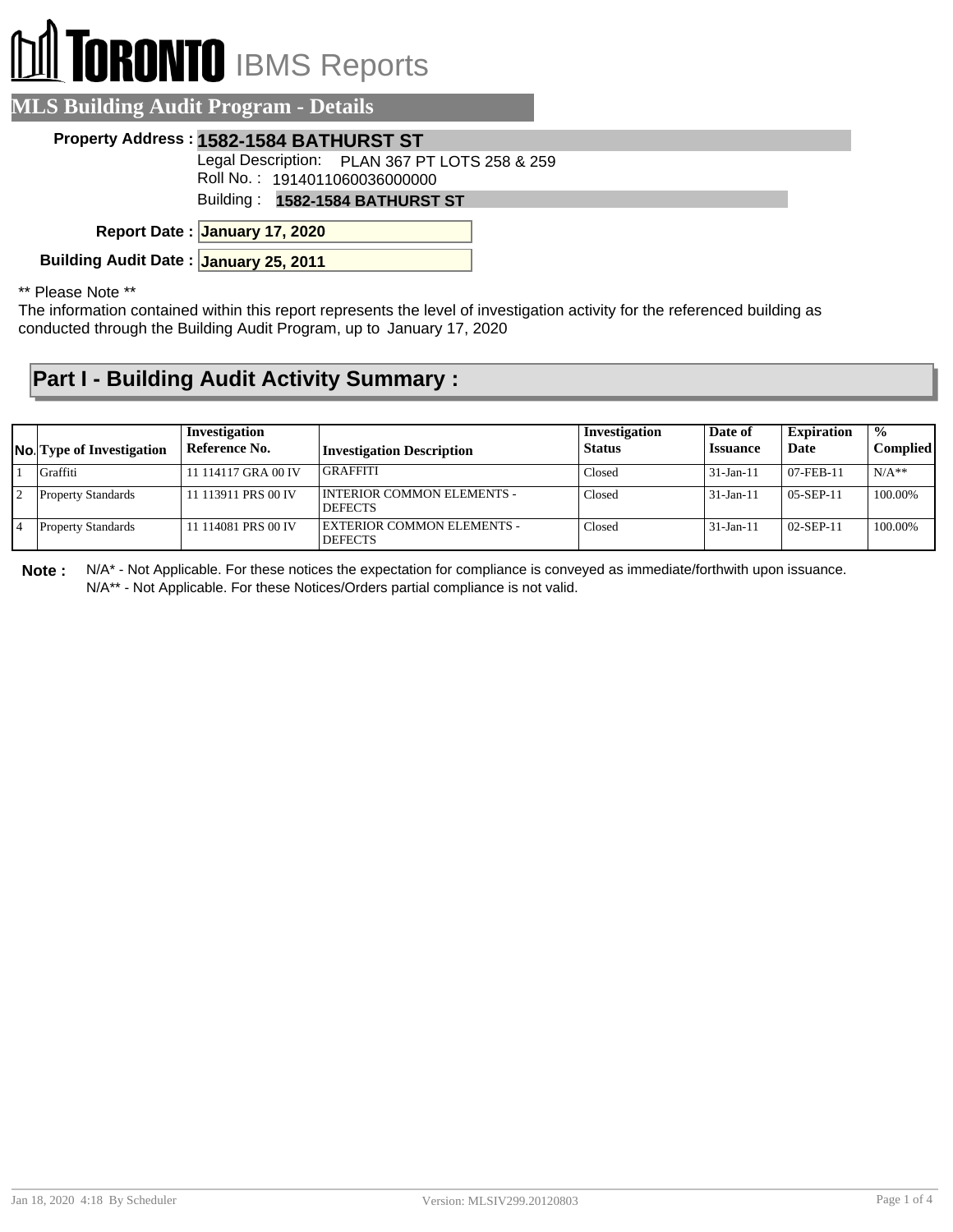## **Part II - Building Audit Details for Property Standards Orders :**

| 11 114081 PRS 00 IV  EXTERIOR COMMON ELEMENTS -<br>Property Standards<br>Closed<br>02-SEP-11<br>5-Sep-11<br> 31-Jan-11<br>14 | Type of<br>No. Investigation | <b>Investigation</b><br>∣Reference No. | <b>Investigation Description</b> | Investigation Date of<br>Status | ∣Issuance | <b>Expiration</b><br>∣Date | <b>Next Scheduled</b><br><b>Inspection Date</b> |
|------------------------------------------------------------------------------------------------------------------------------|------------------------------|----------------------------------------|----------------------------------|---------------------------------|-----------|----------------------------|-------------------------------------------------|
|                                                                                                                              |                              |                                        | <b>DEFECTS</b>                   |                                 |           |                            |                                                 |

**No. of defects contained within the Order :**

**No. of defects that remain outstanding :**

| <b>Deficiency Details</b> |                                                                     |                             |               |  |  |  |  |
|---------------------------|---------------------------------------------------------------------|-----------------------------|---------------|--|--|--|--|
| No.                       | <b>Violation/Defect</b>                                             | Location                    | <b>Status</b> |  |  |  |  |
|                           | Several window screens are torn                                     | <b>Exterior Of Building</b> | Closed        |  |  |  |  |
|                           | Several windows are not provided with window screens                | <b>Exterior Of Building</b> | Closed        |  |  |  |  |
| 3                         | Exterior wood surfaces at front of building have deteriorated paint | <b>Exterior Of Building</b> | Closed        |  |  |  |  |
| 4                         | Exterior garbage containment area not screened.                     | <b>Exterior Of Building</b> | Closed        |  |  |  |  |

**0**

**4**

| Type of<br>No. Investigation | $\blacksquare$ Investigation<br>Reference No. | <b>Investigation Description</b>                                   | <b>∣Investigation Date of</b><br>Status | <b>Ilssuance Date</b> | <b>Expiration</b>  | <b>Next Scheduled</b><br><b>Inspection Date</b> |
|------------------------------|-----------------------------------------------|--------------------------------------------------------------------|-----------------------------------------|-----------------------|--------------------|-------------------------------------------------|
| Property Standards           |                                               | 111 113911 PRS 00 IV INTERIOR COMMON ELEMENTS -<br><b>IDEFECTS</b> | Closed                                  | 31-Jan-11             | $\sqrt{05-SEP-11}$ | 5-Sep-11                                        |

**No. of defects contained within the Order :**

**No. of defects that remain outstanding :**

| 19 |  |
|----|--|
|    |  |
|    |  |
|    |  |

|                   | <b>Deficiency Details</b>                                                                                        |                    |               |  |  |  |
|-------------------|------------------------------------------------------------------------------------------------------------------|--------------------|---------------|--|--|--|
| No.               | <b>Violation/Defect</b>                                                                                          | Location           | <b>Status</b> |  |  |  |
|                   | Paint peeling and deteriorated on walls and ceiling.                                                             | 2nd Floor          | Closed        |  |  |  |
| 2                 | Cap covering wiring at ceiling level missing in areas.                                                           | 2nd Floor          | Closed        |  |  |  |
| 3                 | Plaster on ceiling damaged and missing.                                                                          | 3rd Floor          | Closed        |  |  |  |
| 4                 | Holes in ceiling.                                                                                                | <b>Boiler Room</b> | Closed        |  |  |  |
| 5                 | Lighting in a service room is provided at less than 200 lux.                                                     | <b>Boiler Room</b> | Closed        |  |  |  |
| 6                 | Ceiling damaged.                                                                                                 | Electrical Room    | Closed        |  |  |  |
|                   | Carpeting loose.                                                                                                 | Elevator           | Closed        |  |  |  |
| 8                 | Hallways are not equipped to provide illumination to an average level of not less than 50 lux at<br>floor level. | Hall               | Closed        |  |  |  |
| 9                 | Paint peeling and deteriorated on ceilings.                                                                      | Hall               | Closed        |  |  |  |
| 10                | Paint peeling and deteriorated on walls.                                                                         | Hall               | Closed        |  |  |  |
| 11                | Plaster patches not painted. Various locations.                                                                  | Hall               | Closed        |  |  |  |
| $12 \overline{ }$ | Required guard does not prevent the passsage of a spherical object having a diameter of of 100<br>millimetres    | Stairway           | Closed        |  |  |  |
| 13                | The required guard has members, attachments or openings that will facilitate climbing.                           | Stairway           | Closed        |  |  |  |
| 14                | Guard is less than 1,070 millimetres high.                                                                       | Stairway           | Closed        |  |  |  |
| 15                | Sidelite by door to exterior. Glass cracked.                                                                     | Stairway           | Closed        |  |  |  |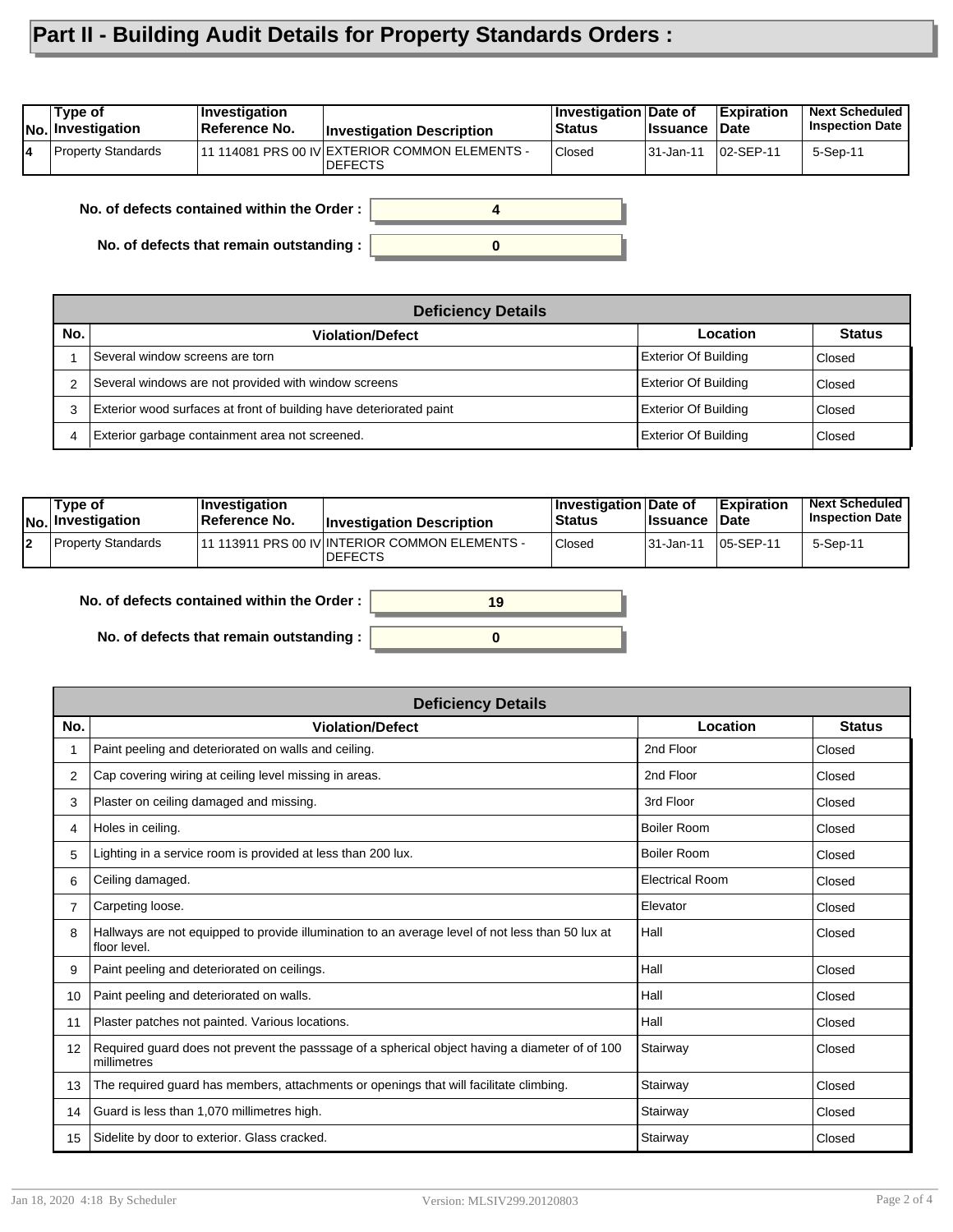| 16 | Required guard does not prevent the passsage of a spherical object having a diameter of of 100<br>l millimetres                                                                                                                   | Stairway | Closed |
|----|-----------------------------------------------------------------------------------------------------------------------------------------------------------------------------------------------------------------------------------|----------|--------|
|    | The required guard has members, attachments or openings that will facilitate climbing.                                                                                                                                            | Stairwav | Closed |
| 18 | A window in a stairway that extends to less than 1,070 millimetres above the landing is not<br>protected by a guard that is less than 1,070 millimetres high measured to the top of the guard<br>from the surface of the landing. | Stairway | Closed |
| 19 | Door(s) and/or hatch(es) providing access to roof is not kept locked at all times.                                                                                                                                                | West     | Closed |